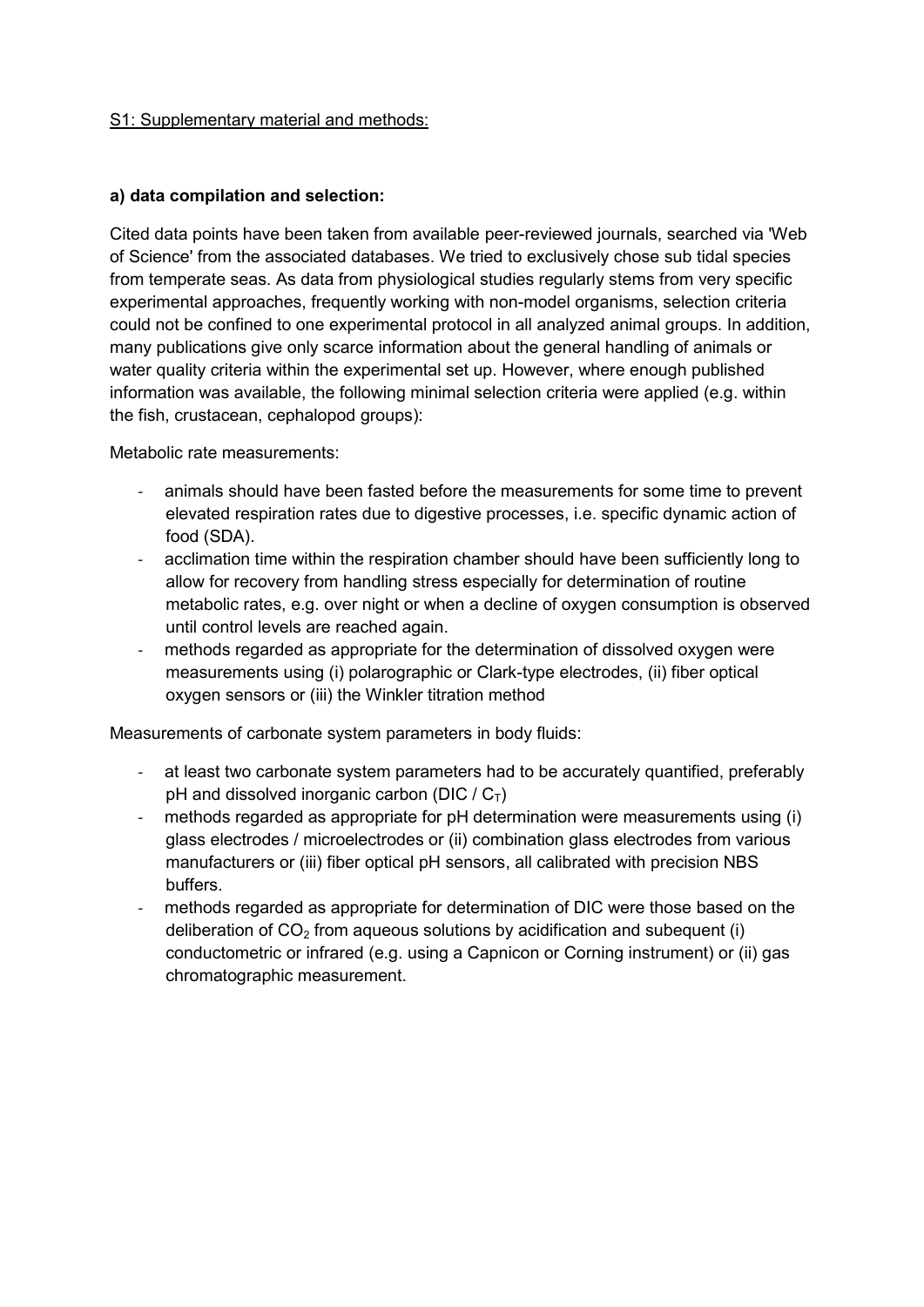|                    | Routine metabolic rates                                                                                                                                                                                                                 | Active metabolic rates                                                                                                                                                                            | Control acid-base<br>parameters                                                                                                                                                                                                                     | Acid-base<br>parameters exercise                                                                                                        |
|--------------------|-----------------------------------------------------------------------------------------------------------------------------------------------------------------------------------------------------------------------------------------|---------------------------------------------------------------------------------------------------------------------------------------------------------------------------------------------------|-----------------------------------------------------------------------------------------------------------------------------------------------------------------------------------------------------------------------------------------------------|-----------------------------------------------------------------------------------------------------------------------------------------|
| teleost fish       | Scarabello et al. 1991,<br>Steffensen et al. 1987,<br>Thomas1983, Lee et al.<br>2003, Bernier et al. 2004,<br>Garry and Duthie 1982,<br>Yamamoto 1991,<br>Chatelier et al. 2005,<br>Dickson et al. 2002                                 | Steffensen et al. 1987,<br>Van den Thillart et al.<br>1983, Lee et al. 2003,<br>Bernier et al. 2004,<br>Garry and Duthie 1982,<br>Yamamoto 1991,<br>Chatelier et al. 2005,<br>Dickson et al. 2002 | Larsen et al. 1997, Lee et<br>al. 2003, McKenzie et al.,<br>2002, Michaelidis et al.<br>2007, Thomas et al.<br>1987, Milligan and Wood<br>1987, Holeton et al.<br>1983, van den Thillart et<br>al. 1983, Thomas et al.<br>1983, Bernier et al. 2004 | Milligan and Wood<br>1987, Holeton et al.<br>1983, Van den<br>Thillart et al. 1983,<br>Bernier et al. 2004,<br>Korsmeyer et al.<br>1997 |
| crustacea          | Hill et al. 1991, Legeay<br>and Massabuau 2000,<br>Hamilton and Houlihan<br>1992, Watt et al. 1999,<br>Booth et al. 1982,<br><b>Batterton and Cameron</b><br>1978, Brown and<br>Terwilliger 1999,<br>McMahon et al. 1979,<br>McGaw 2007 | Booth et al. 1982,<br>McMahon et al. 1979,<br>Hamilton and Houlihan<br>1992, McGaw 2007                                                                                                           | Henry and Cameron<br>1983, Booth et al. 1984b,<br>Hill et al. 1991, Hamilton<br>and Houlihan 1992, Pane<br>and Barry 2007,<br>McDonald et al. 1979,<br>Spicer et al. 2007, Watt<br>et al. 1999                                                      | McDonald et al.<br>1979, Booth et al.<br>1984b, Hamilton and<br>Houlihan 1992                                                           |
| echino-<br>dermata | Webster 1975, Johansen<br>et al. 1982, Otero-<br>Villanueva et al. 2004,<br>Spicer et al. 1988, Vahl<br>1984                                                                                                                            |                                                                                                                                                                                                   | Spicer 1995, Miles et al.<br>2007, Spicer et al. 1988,<br>Johansen and Petersen<br>1971                                                                                                                                                             |                                                                                                                                         |
| cephalopoda        | Seibel and Childress<br>2000, Houlihan et al.<br>1982, Houlihan et al.<br>1986, Wells et al. 1983,<br>Seibel et al. 1997,<br>Melzner et al. 2007,<br>Odor and Webber 1991,<br>Shadwick et al. 1990,<br>Hunt and Seibel 2000             | Webber and Odor<br>1986, O'Dor and<br>Webber 1991,<br>Shadwick et al. 1990,<br>Houlihan et al. 1986,<br>Wells et al. 1983                                                                         | Houlihan et al. 1982,<br>Houlihan et al. 1986,<br>Johansen et al. 1982,<br>Pörtner et al. 1991                                                                                                                                                      | Pörtner et al. 1991,<br>Houlihan et al. 1986                                                                                            |
| bivalvia           | Camacho et al. 2000,<br>Michaelidis et al. 2005,<br>Gold-Bouchot et al.<br>1995, Sukhotin et al.<br>2002, Booth et al. 1984a,<br>Baldwin and Lee 1979,<br>Kraffe et al. 2008, Yang<br>et al. 1998                                       | Baldwin and Lee 1979<br>Kraffe et al. 2008                                                                                                                                                        | Michaelidis et<br>al. 2005, Booth et al.<br>1984a, Lindinger et al.<br>1984, Thomsen 2009                                                                                                                                                           |                                                                                                                                         |

Table S1: Data sources for metabolic rates and acid base parameters displayed in Fig. 2: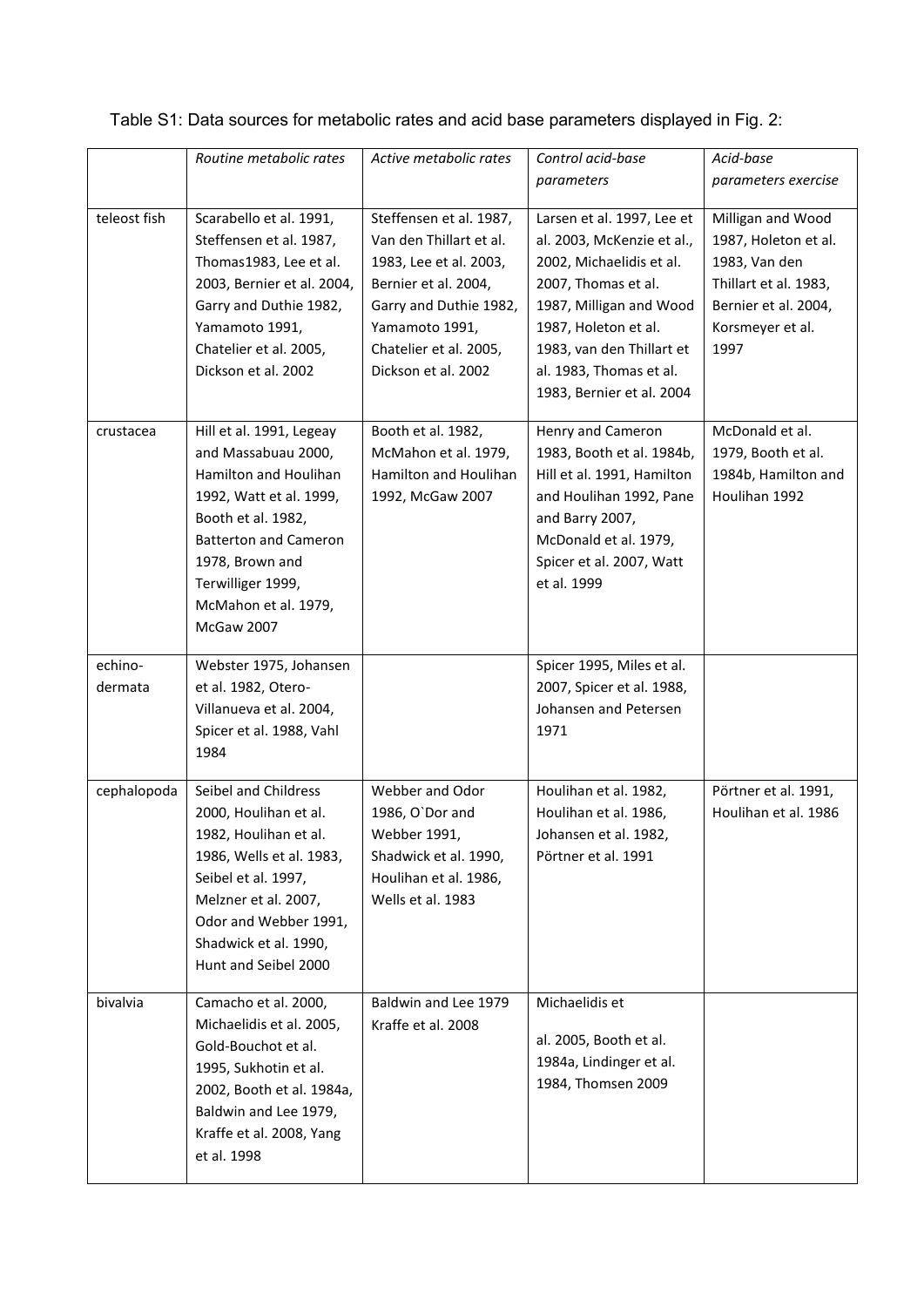### **b) standardization of metabolic rates**

Standard / routine as well as active metabolic rates have been scaled to an average animal mass and a common temperature to enable a comparison of results from various marine taxa. 15°C and a body mass of 20 g have been chosen as mean values. In all cases, specific respiration rates refer to body mass and where necessary, additional data have been used to transform the rates from soft tissue weight to total body mass (especially for bivalves, references are given in tables). In some cases, original publications give only ranges for temperature and masses; these data have been averaged to obtain suitable initial values for scaling.

Mass scaling was performed according to the following equation:

$$
MO_{2\,st.} = \left(\frac{2\mathbf{0}}{m\,ex.}\right)^{0.75} \times MO_{2\,ex}
$$

st. = standardized, ex. = experimental,  $MO_2$  = metabolic rate [µmol / kg min]

According to Hemmingsen (1960) a mass exponent of 0.75 is valid for a wide variety of ectothermic invertebrates and vertebrates.

Temperature scaling was performed according to the following equation using a  $Q_{10}$  value of 2.5:

$$
Q_{10} \times MO_{2\,ex.} \frac{10}{15-Test.} = MO_{2\,st.} \frac{10}{15-Test.}
$$

st. = standardized, ex. = experimental,  $MO_2$  = metabolic rate [µmol / kg min], T = temperature  $[^{\circ}C]$ .

# **c) calculation of extracellular PCO<sup>2</sup> and bicarbonate concentrations**

In most publications  $PCO<sub>2</sub>$  and apparent bicarbonate concentrations in extracellular fluids have been calculated from measured pH and dissolved inorganic carbon values according to the Henderson–Hasselbalch equation.

$$
PCO_{2} = \frac{C_{CO2}}{10^{(pH-pK1')}\times \alpha_{CO2} + \alpha_{CO2}}
$$

 $C<sub>CO2</sub>$  dissolved inorganic carbon [mM], pK<sub>1</sub>' apparent first dissociation constant of carbonic acid,  $\alpha_{CO2}$  = CO<sub>2</sub> solubility coefficient of the respective body fluid [mM /Pa]

However, sometimes authors only stated measured values of pH and DIC in their results section. In these cases, we used the given data to calculate extracellular  $PCO<sub>2</sub>$  and bicarbonate concentrations. Respective constants for  $CO<sub>2</sub>$  solubility and apparent carbonic acid dissociation were taken from the following literature sources:

- for fish data: constants according to Boutilier et al. (1985)
- for crustacean data: constants according to Truchot (1976)
- for cephalopod data: constants according to Truchot (1976)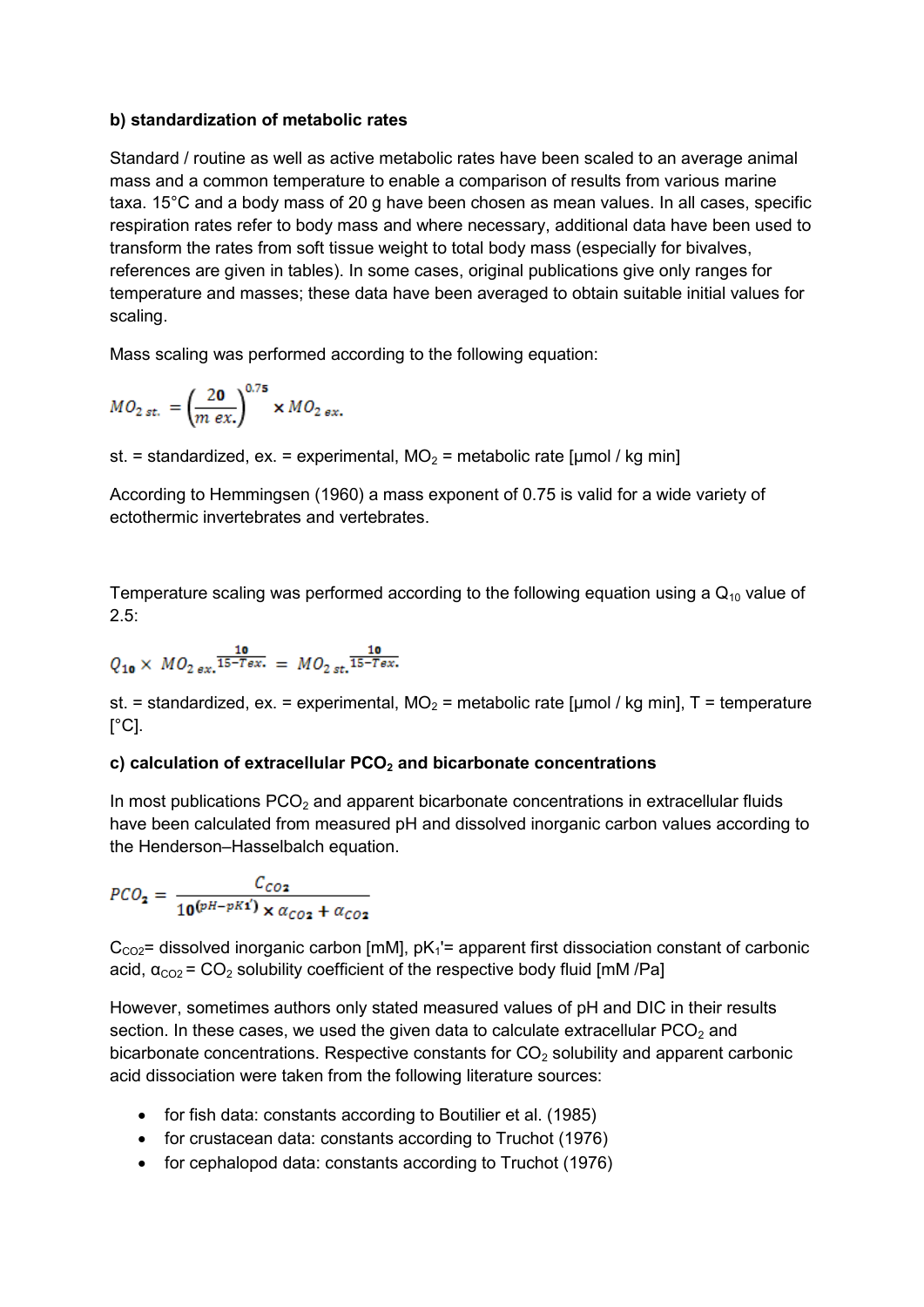for echinoderm data: values were computed using the CO2SYS program (Lewis & Wallace 1998) with seawater constants  $(K_1, K_2)$  of Mehrbach et al. (1973) as refitted by Dickson & Millero (1987)